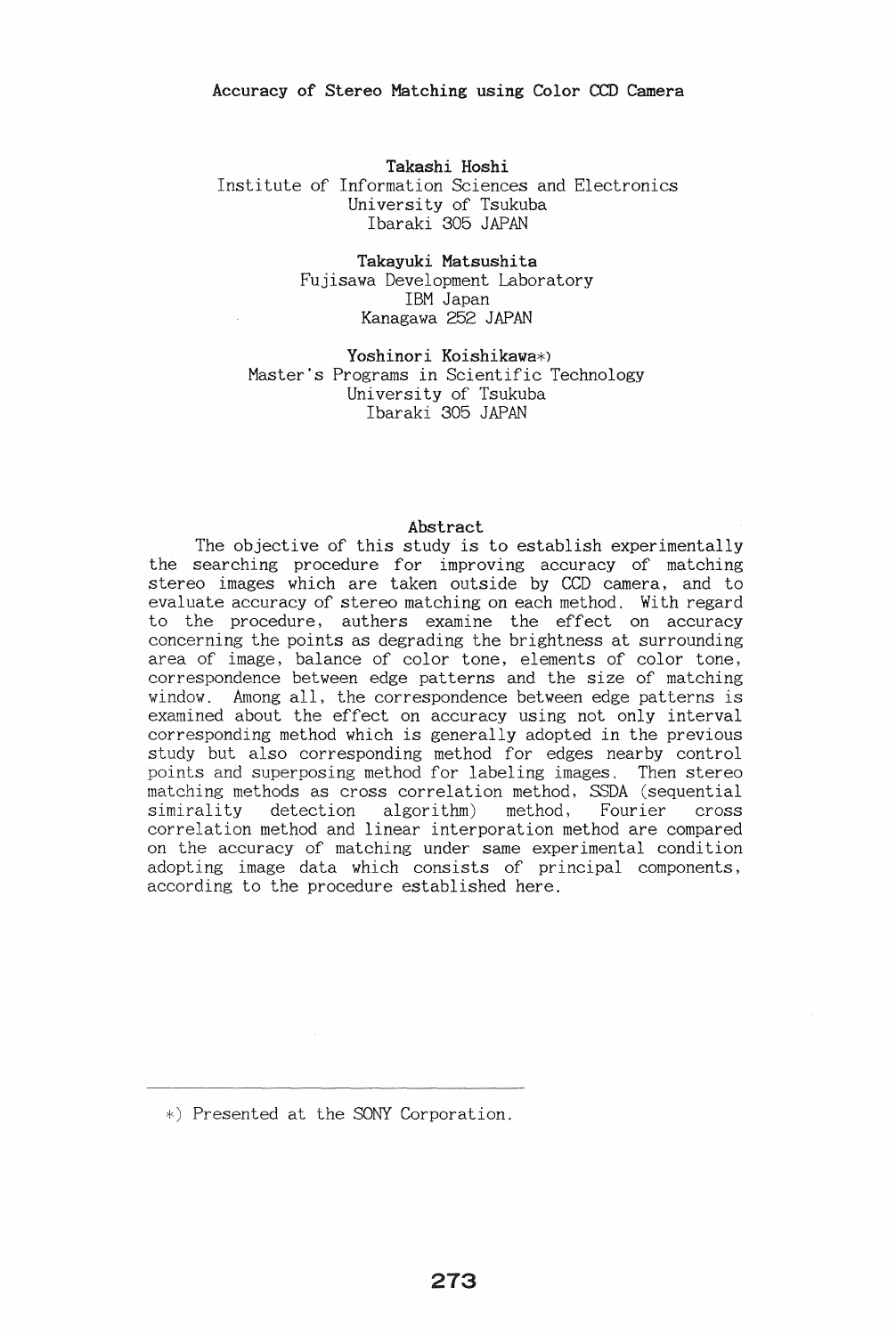#### Background

Numbers of researchers on photogrammetric engineering (e.g. Kelly 1977) and image processing (e.g. Baker 1982) have spended much time to study stereo matching method. Authors have studied about the stereo matching for the areas, where eithor<br>of farms, residential land or forests dominant land, using a of farms, residential land or forests dominant land, using a<br>pair of aerial photographs. Through this study. it is pair of aerial photographs. Through concluded that the frequency of mis-matching becomes too much<br>for analysis if the matching window size is set less than at for analysis if the matching window size is set less than at<br>least 17x17 pixels for rectangular windows (Hoshi and  $17x17$  pixels for rectangular Matsushita 1983). Next the stereo matching for color TV images has been examined. Then four color elements G, B, V, L among nine elements (Ostwald 1931), R,G,B,H,S,V,H,S,L experimentally<br>turned to be used for performing better stereo matching used for performing better stereo matching compared with other elements (Hoshi 1985). Moreover authors have developed the algorithm to correct the brightness at surrounding area of images, where the brightness decreases according to Lambert's law, using color CCD camera of 512x512 pixel (Hoshi and Koishikawa 1986). lor And the coefficients to correct color balance of RGB image have been determined by

utilizing color bar chart image.<br>This paper describes the case of stereo matching concerning images which are taken outside by CCD camera based on the results mentioned above. Here orientation procedure is performed independently for each image, and the rectification<br>image is produced from original image using calculated nine produced from original image using calculated nine<br>elements. Besides authors select better matching orientation elements. Besides authors select<br>image between the first principal compone the first principal component images of nine color elements and four color elements mentioned before, instead of G image which has been generally used for this study.

1. Elements of Color Image for Analysis

In order to perform stereo matching procedure, appropriate color tone image should be selected as element for analysis since color image contains three elements  $R, G, B$ . In the prvious study, some elements are proposed and they are listed as some elements are proposed and they are listed as following,

(a) G

(b) (R+G+B)/3

(c) IRl-Rrl+IGl-Grl+IBl-Brl

Three elements, however, cannot consider the color tone factor of hue or brightness, which is generally adopted in the field of art. Therefore in this paper, the first principal component image derived from the elements listed below in the case(d) and (e) (T.Hoshi, 1985) are selected as image element for further analysis.

 $(d)$  R, G, B, H, S, V, H, S, L

 $(e)$  G, B, V, L

The reason of selection is that the first-principal<br>nent image of case(e) resulted in showing the best component image of case(e) resulted in showing the matching compared with the case of individual nine elements using correlation method under a fixed condition. Another reason is that the case(e) is expected to improve the processing time compared with the case(d).

On examination of stereo matching about the first pricipal component image of the case(d) and (e), the frequency of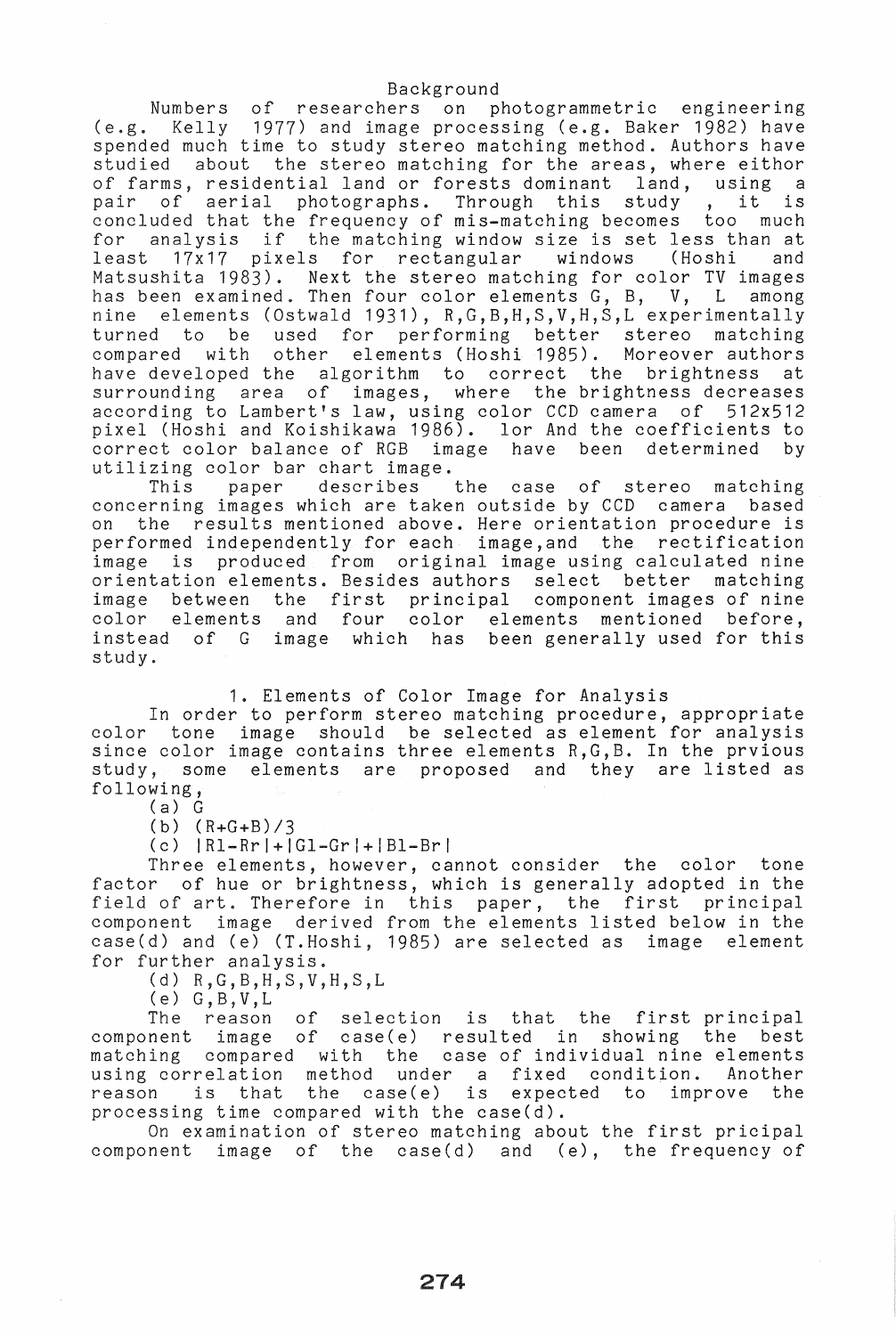mis-matching becomes fewer in case of adopting the first principal component from nine color elements, than the case of four color elements. Also we have found that the first principal component image of case(e) cannot substitute for the first principal component image (see Photo 1-1,1-2) of case(d).





Photo.1-1 left f.p.c. image. Photo.1-2 right f.p.c. image.

2. Processing of Searching Corresponding Edge For the purpose of searching edge parts of image, both of left and right imges should be operated by Sobel's operator (Duda and Hant 1973), (Prewitt 1970) at first, and the operated images are transformed from multiple value data into binary data by thresholding method (level 70 ). Then images are operated by Laplacian operator and zero-crossing method (Marr and Hildreth 1980) in order to reduce the breadth of edge After thinning operator, labeling image should be produced. At this stage of procedure, all of searched edge is given its labeling. However, it is required that the method to identify corresponding edge on right and left images, because each of right and left image is processed independently. In the<br>previous study, interval corresponding method and the like has previous study, interval corresponding method and the like been applied for this purpose. But then such method is not<br>suitable for searching edge from fields images because of the suitable for searching edge from fields images because of low dynamic and spatial resolution. Accordingly authors propose 'three step method', in which the first step is to search nearby control points Pi(i=1~7) used for orientation. For short this method will be called 'NECP method' after this. The purpose of NECP method (Hoshi and Koishikawa 1987) is to search the initial points of corresponding edges. Since the control points are selected arbitrarily and the locational information of them is already known, the probability of existing the corresponding edge is relatively high at the point where the location is estimated from the locational information. This estimation is reasonable only for the edges located at the very short distance from the control point Pi. Therefore in this paper, the square area, which is constituted of  $\pm 10$  pixels from control points Pi, is to be effective for searching initially corresponding edge with considering the distance from the subject to camera. It is, however, difficult to search corresponding edges in these situation, since labeling images which consist of only a few pixels or images with slender twigs of edges are frequently appeared. Then we add the treatment of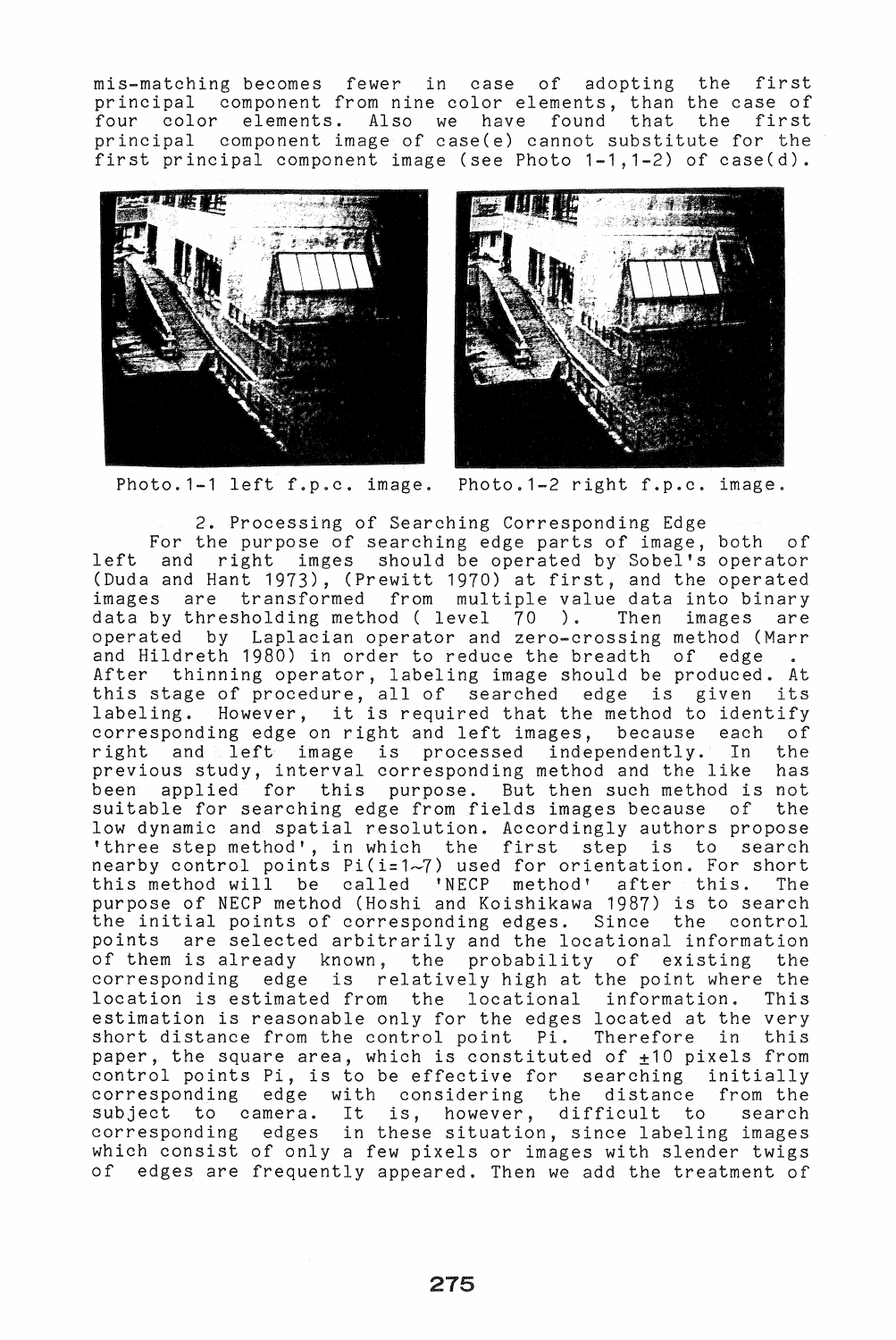removing labeling images that consist of less than five pixels and eliminating all twigs of edges. These treating images with label are used for further matching procrdures. If the length is different between corresponding edges, longer edges is to be shortened and fit to shorter edges.

Next, the interval corresponding method (Ohta and Kanede<br>1985) is applied to search corresponding edges by means of is applied to search corresponding edges by means of examining the similarity of density level at intervals between examining the similarity of density level at intervals between<br>edges on epipolar lines. Here, when E=e1,e2,....eu is edges euges on epipoiar lines. here, when e=ei,e∠,....eu is euges<br>on horizontal scanlines in left image, E'=e'1,e'2,....e'u is edge in right image, Ai=ai+1,ai+2,....ai+m is the group of<br>interval pixel numbers between ei and ei+1, and interval pixel numbers between ei and ei+1, and A'j=a'j+1,a'j+2, .... a'j+n is the group of interval pixel numbers between e'j and e'j+1 (see Fig.2-1), we introduce an estimating measure S, and the interval with minimum value of S is defined as corresponding interval. Estimating measure S is formulated as

$$
S = \{\frac{1}{m} \sum_{k=1}^{m} (ai + k - a^{T} j) 2 + \frac{1}{n} \sum_{\ell=1}^{n} (a^{T} j + l - ai) 2\} \cdot L
$$

where ai,a'j is averaged value of Ai, A'j, respectively, and L is given as *min* (m>n) or *nlm* (n>m).







Fig.2-1 internal corresponding (INCO) method.

The third step is to determine the best suited position in which the whole labeling images are well superposed by way of shifted left and right labeling imaged on epipolar line, and to examine corresponding edges by pixels as a unit. Afterward this method will be called 'SHIFT method' for short. In this method judged corresponding pixels must be satisfied three conditions listed in the following, and then the corresponding edge should be found at the nearest edge point satisfying each condition.

(1) The ratio of Sobel operator strength Sos is within the range of  $0.6 \leq$  Sos  $\leq 1.0$ 

(2) The difference of sobel operator gradient is below  $\text{II}/4$ .

(3) The correlation value of 3x3 Laplacian operator is above 0.6.

This 'three step method' has the advantage of saving cost and time to search corresponding edges, since it is not necessary to search corresponding edges simultaneously from numerous labeling images because the initial corresponding edge has been given. Photo.2-1, 2-2 represent the labeling image after processing for edge, and Photo.2-3, 2-4 represent the correspnding edge only processed by three step method.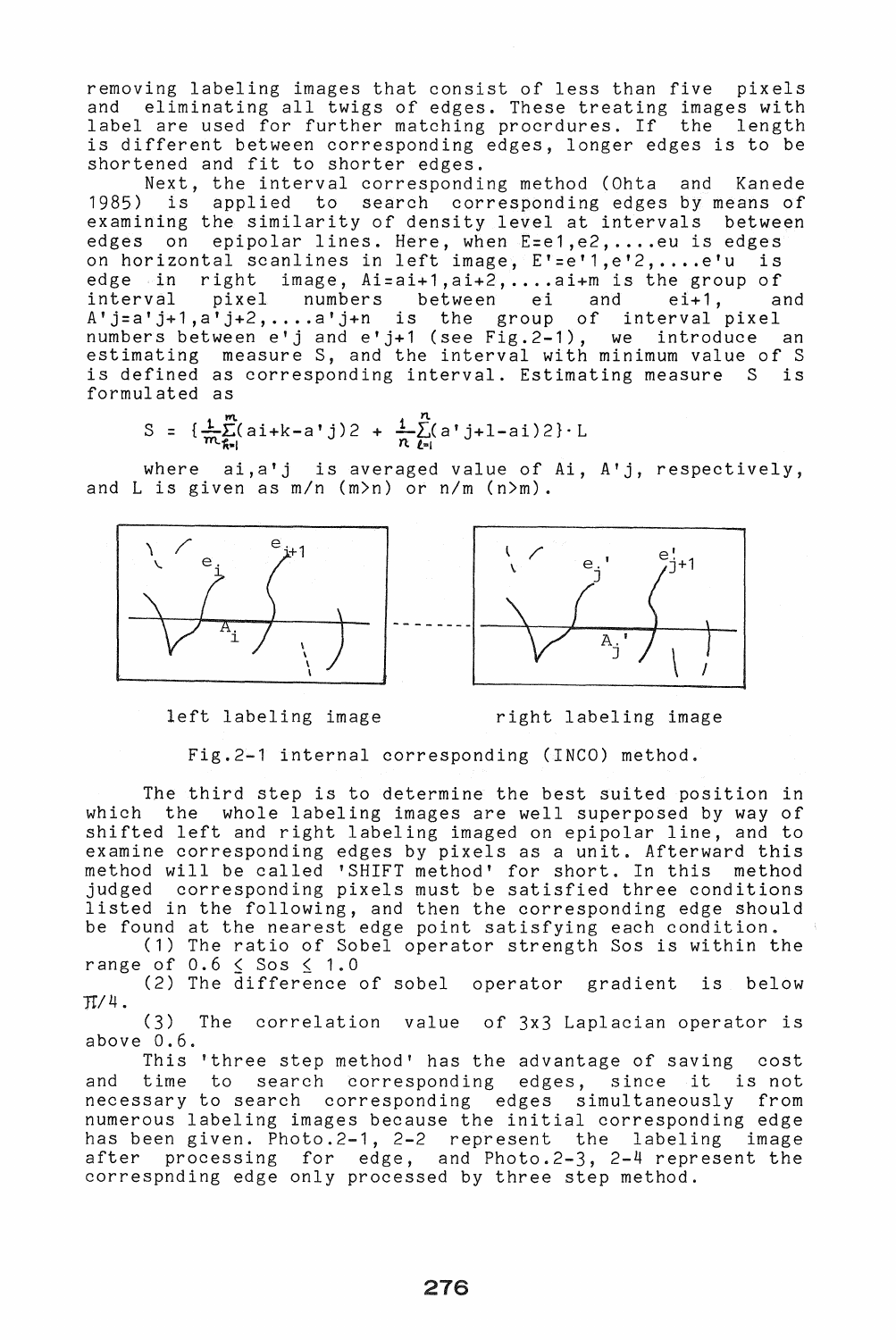



Photo.2-1 left labeling image. Photo.2-2 right labeling image.



Photo.2-3 edge matching image of 3 step method.

## 3. Strero Matching

Matching procedure scans transversely from the edge top of left image as starting point to downward. If a corresponding edge exists on a scanning line, the location of the edge will be used as a preceding information for matching. In case of existing plural edges on one scanning line, the center of edge portion will be found by scanning and counting edges. Although such complicated scanning procedure increase spending time, the frequency of mis-matching might be as small as possible (Koishikawa and Hoshi 1988).

The following four methods are applied for stereo matching procedure, and comparison and evaluation will be performed among every methods from the point of frequency of mis-matching and processing time.

(1) cross correlation method.

(2) Fourier cross correlation method.

(3) SSDA method.

(4) linear interpolation method.

Linear interpolation method is executed on the assumption that the part between edge interval represents the surface of cube or polyhedron. Therefore it is effective to apply this method to the objectives such as wall of building or window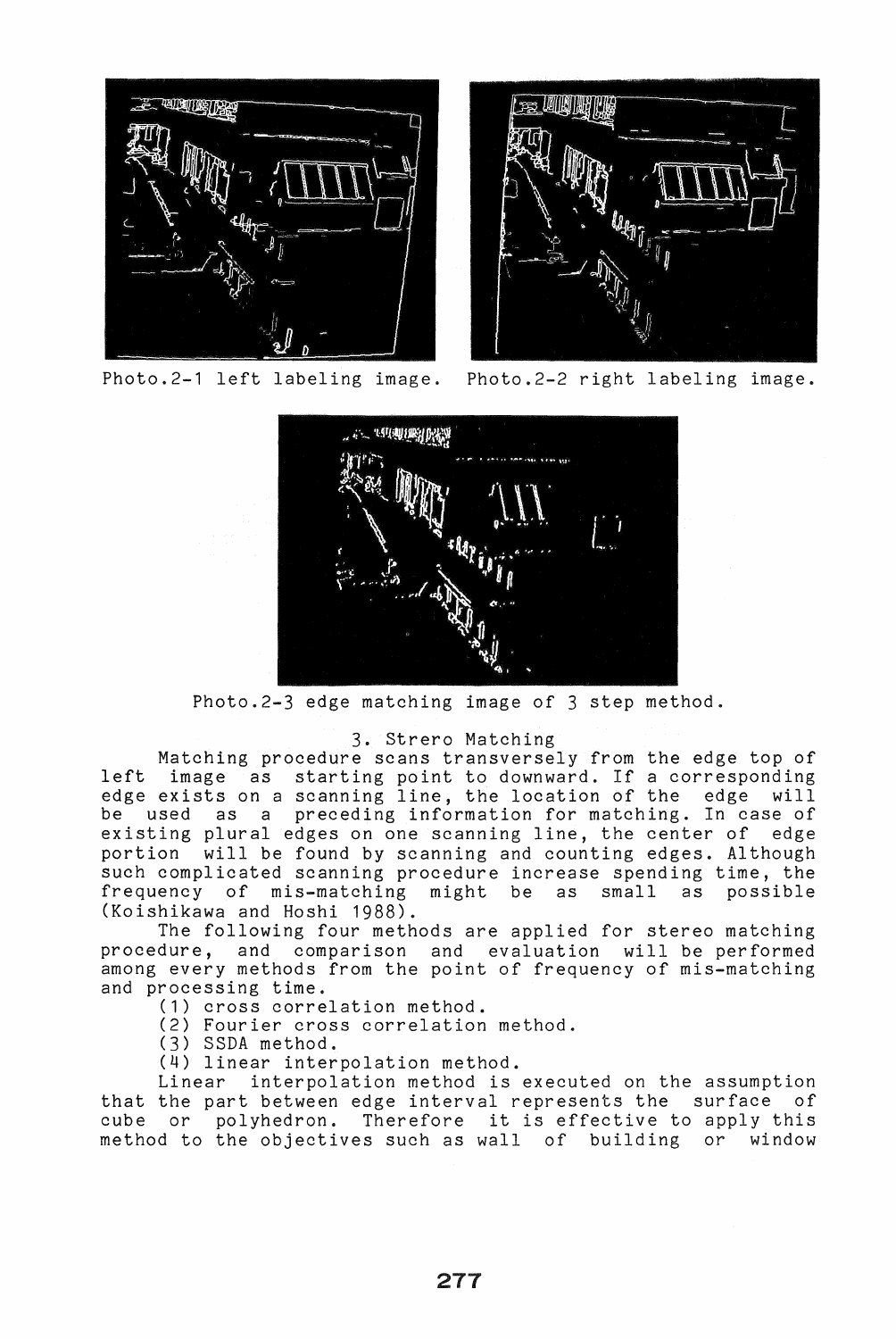pane. In this method the corresponding point is searched not by<br>directly matching procedure but by calculation. This is to be directly matching procedure but by calculation. This is to be respresented as the relation of the corresponding pixel on left image bi+r(r=l,-m) to pixel on right image bi+r'(r'=r n/m) using pixels between edge interval on left image using pixels between edge interval on left image<br>B=bi+1....bi+m and pixels on right image B'=b'j+1....b'j+n. Four methods mentioned above will be applied under the same operational condition according to Fig.3-1. The result of processing is shown in Photo.3-1~3-4. In order to compare and evaluate these methods, six linear shaped portion represented in Photo.3-5 will be adopted. That is to examine the transverse from lines by performing matching procedure to<br>y on lines, and to compare the value of points originally on lines,<br>standard deriviation of it. The result on value of standard deviation Sd and processing time T is summarized in Table.3-1.



Fig.3-1 processing flow of four matching method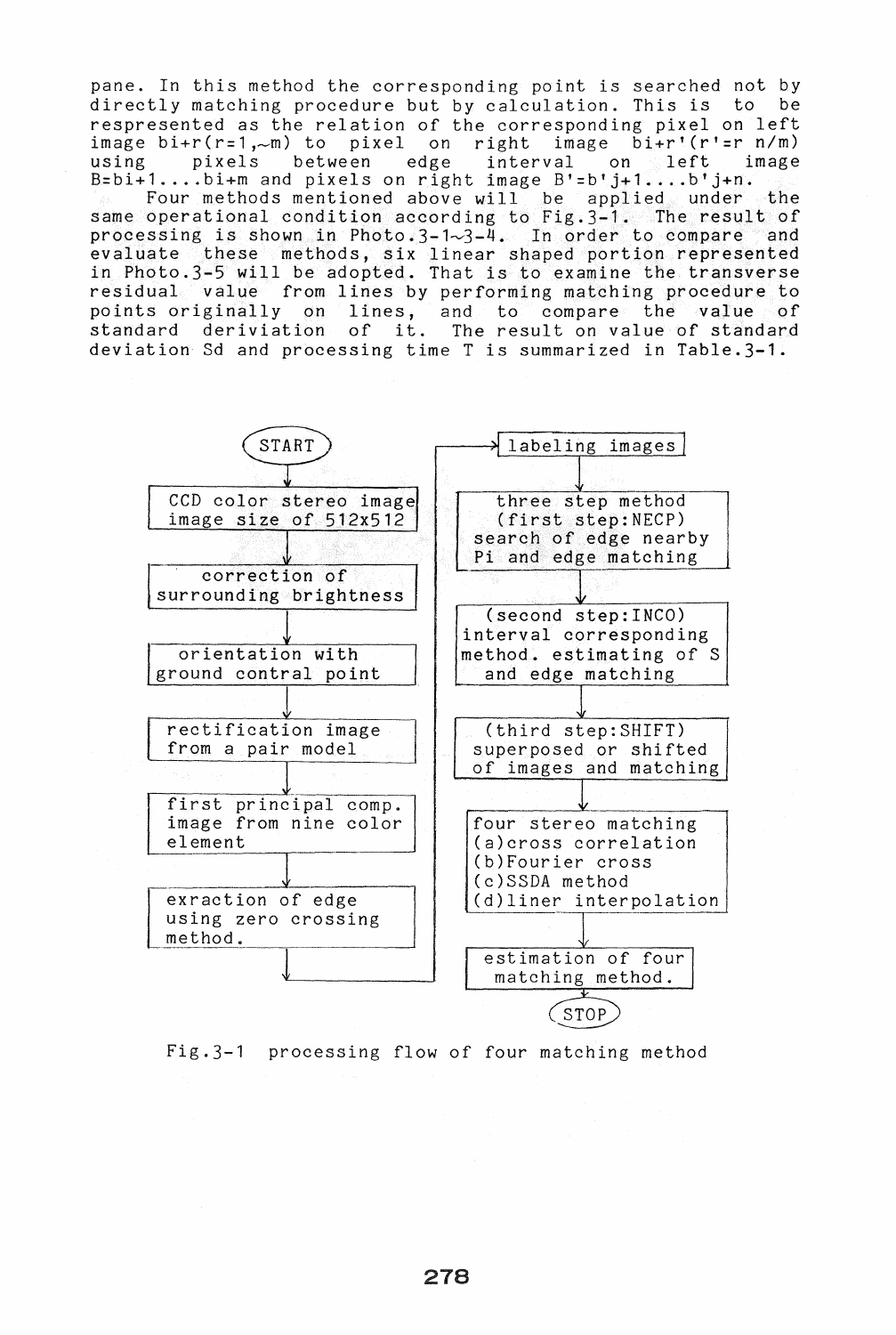



Photo.3-1 cross corr method. Photo.3-2 Fourier cross method.





Photo.3-3 SSDA method. Photo.3-4 linear interpo. method.

Table.3-1 result of four matching method.

|  |  |  | : method. : cross corr. Fourier SSDA method. linear int. :                |
|--|--|--|---------------------------------------------------------------------------|
|  |  |  | : St. Dev. : e1= +1.5 e2= +2.4 e3= +13.9 e4= +2.4 :                       |
|  |  |  | : Pr. time : $t1 = 55'04''$ $t2 = 16'11''$ $t3 = 31'48''$ $t4 = 0'02''$ : |





Photo.3-5 lines for performance. Photo.3-6 cross corr method.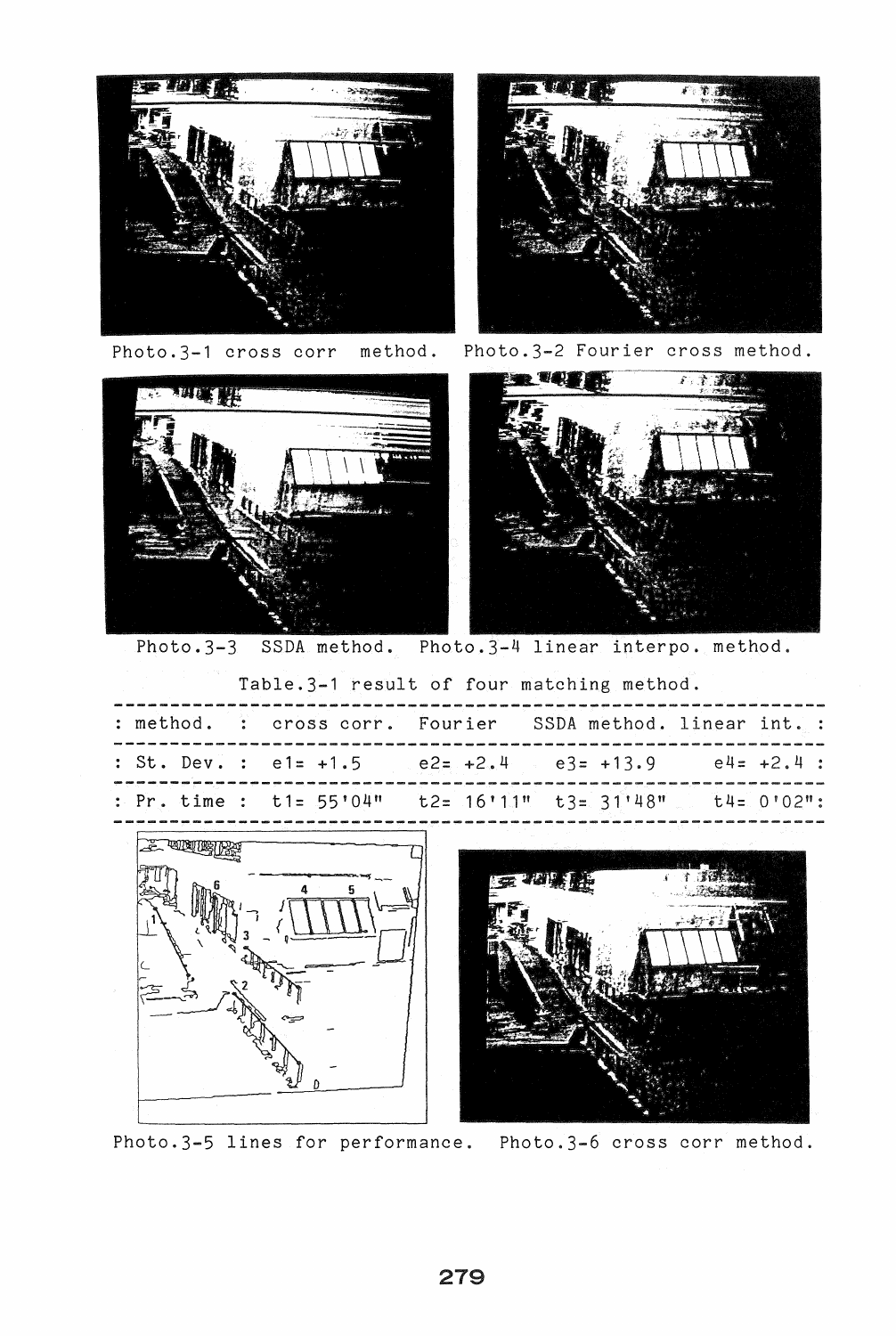This experiment of stereo matching has adopted a line with 42 cm as base line, then e = 1 pixel corresponds to about 39 cm in the case of near distance (17 m) and about 140 cm in the case of far distance (33 m). For the images represented as Photo 3-1 3-4, the procedure of stereo matching has been performed on the portion where at least one edge exists in the horizontal scanning direction. Therefore matching procedure has not been performed on the portion where edge does not exist at<br>all. Then the portion where edge does not exist has been all. Then the portion where edge does not exist has been treated only for the cross correlation method, which represents the best matching among four methods. The result shows in Photo<br>3-6. At this the result of stereo matching about the line At this the result of stereo matching about the line before has been utilized as the preceding information to get Photo 3-6.

#### 4.Discussion

Six lines represented in Fig.3-6 are selected to compare the accuracy of stereo matching methods. These lines are considered to be selected appropriately as a standard for evaluation, only the direction of these lines does not cover every directions. As we can see from Table.4-1, cross every directions. As we can see from Table.4-1, cross<br>correlation method is superior to other methods on the point of accuracy. Linear interpolation method is the fastest processing method among four methods, however this would not perform method among rout methods, however this would hot perform objectives such as wall of building. The second fastest processing method is Fourier cross correlation method. Another that SSDA method makes mis-matching rather frequently and searching point on scanning lines tends to run disorderly if mis-matching occurs.

Meanwhile 'three step method' newly adopting in this paper is suggested to improve the accuracy of interval corresponding method, which has been applied in the previous study. But for any step of this 'three step method', the result has turned to be unsatisfactry.

## 5.Conclusions

It is not easy to perform stereo matching with sufficient accuracy for images taken outside having a size of 512x512 accuracy for images taken outside having a size of sizksiz<br>pixels. However it is suggested through this experiment that the frequency of mis-matching could decrease to insignificant level if the following conditions are satisfied.

(1) To adopt the first principal component image as color tone element for analysis color image.

(2) To correct the brightness decrease in the surrounding portion of image.

(3) It is effective to apply zero-crossing method for searching edge.

(4) For coping with the portion where occlusion occurs, it is effective to use edge informations. 'Three step method', which is utilizing control point method, interval corresponding method and superposing method in that order, could facilitate searching the corresponding edges.

(5) The rectangle window could substitute for the circle window at correlation procedure, and its size should be larger than 17x17 pixels. On the other hand, the window size at Fourier correlation procedure must have the number of power of two, and mis-matching would occur frequently in case that the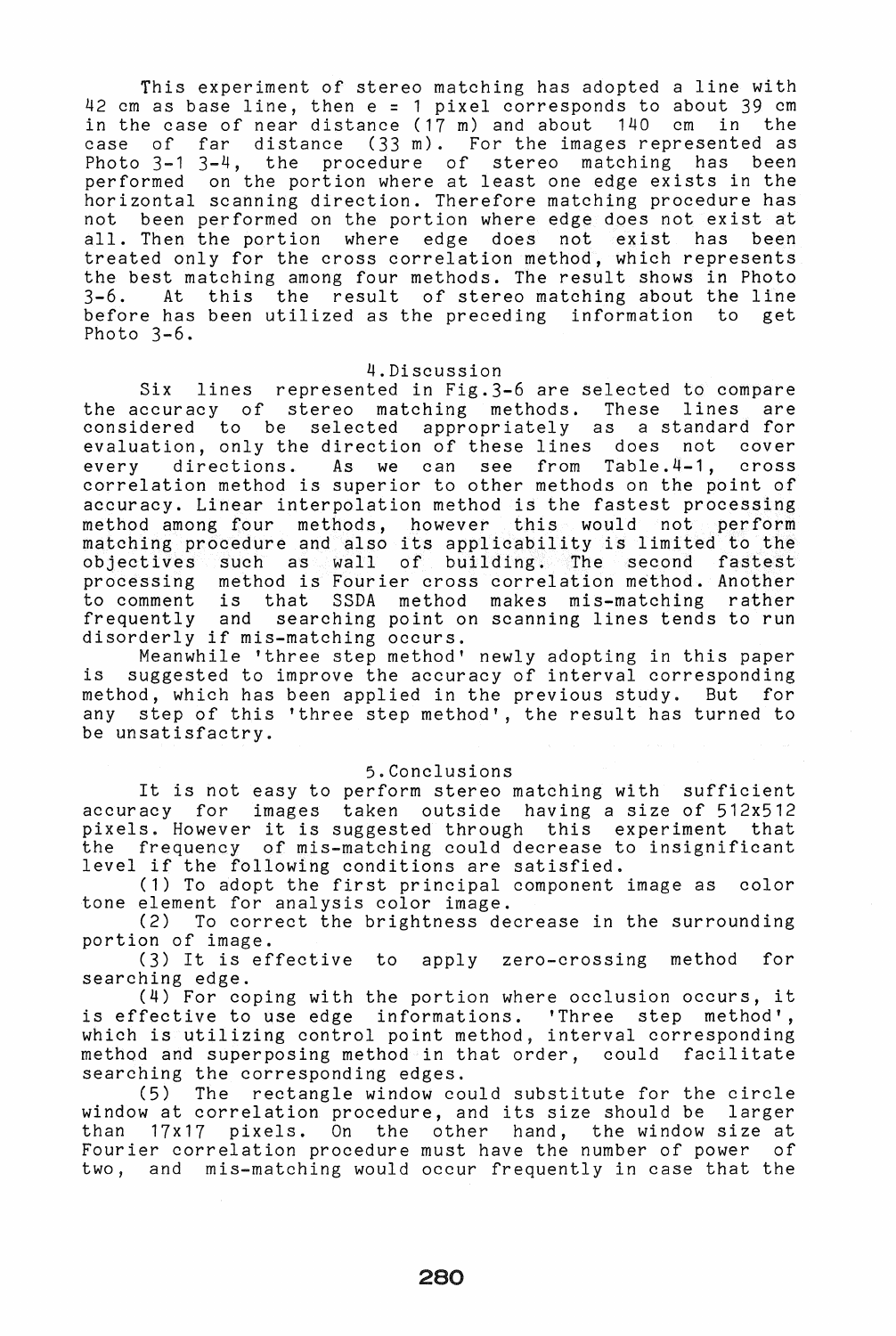window size is less than 15x15 pixels.

(6) It is necesary for determing the corresponding stereo matching area to prepare accurate informations (intelligences). For this purpose the polygon region including control point and<br>its s nearly could be adopting as the initial matching nearly could be adopting as the initial matching corresponding area.

Acknowledgement

The authors wish to express appreciation to Mr. Uchida for his comments on this study. Thanks are also due to the members of Science Information Processing Center, Unversity of Tsukuba. The matching computations were performed by the FACOM M780/20 computer (CPU size:128 MB) at the center.

References

Kelly, R.E., McConnell, P.H. and Mildenberger [1977], The Gestalt Photomapping System, Photogrametric Engineering and Remote Sensing,  $\mathrm{\ddot{Vol}}\,.\,\mathrm{\ddot{4}}\,3\,,\,$  No.11.

Hoshi,T. and Matsushita,T. [1983], Research of Matching and/or Searching Method of Identical Point on Stereo Aereal and/or searching Method of Identical Point on Stereo Aereal<br>Image and it's Application, Proc. 4th Asian Conference on Remote Sensing (ACRS), pp.G5-1~14.

Ostwald,W [1931], Colour Science, Winsor, London.

Foley,T. and Dam,A. [1982], Fundamentals of Interactive Computer Gaphics, Addison-Wesley Publishing Comp. Inc.

Kingslake,R. [1951], Lenses in Photography, Cuse-Hoyt Corp., New York.<br>Washer, F.E.

[1956], Effect of comera tipping on the location of the principal point, Journal of Research of the National Bureau of Slandards, Vol.57, p.31.

Duda,R.O. and Hant, P.E. [1973], Pattern Classification and Scene Analysis, Wiley.

Prewitt,J.M.S. [1970], Object Enhancement and Extraction, Picture Proc. and Psychopiclorics, Eds. Academic Press.

Marr, D. and Hildreth, E. [1980], Theory of edge detection, Proc. R, Soc. Lond. B207, pp.187-217.

Baker,H.H. [1982], Depth from Edge and Intensity Based Stereo, AIM-347, Stanford AI Lab.

Ohta,Y. and Kanede,T. [1985], Stereo by Two-level Dynamic Programming Considering Inter-scanline Consistency Constraints, Information Processing Society of Japan.

Hoshi, T. [1985], Three Dimensions Measurement Using TV Image-- Result of Image Search Classified by Color Element--, Proc. of 40th Annual Conference, The Japan Society of Civil Engineers, pp. 201-202.

Hoshi,T. [1985],Image Processing System for Field Object Using Radar Transmission, Proc. of 11th Annual Conference on Remote Sensing, Japan Society of Instrument and Control Engineerings, pp.137-140.

Hoshi,T. and Koishikawa,Y. [1986], Basic Research for three Demensions Measurement Using CCD Camera, Proc. of Annual Japan Society of Photogrammetry and Remote Sensing, B-3, pp.25-30.

Hoshi,T. and Koishikawa,Y. [1987], Stereo Matching Using Edge Data, Proc. of 34th Annual Conference, Information Processing Society of Japan, III-4D-8, pp.1739-1740.